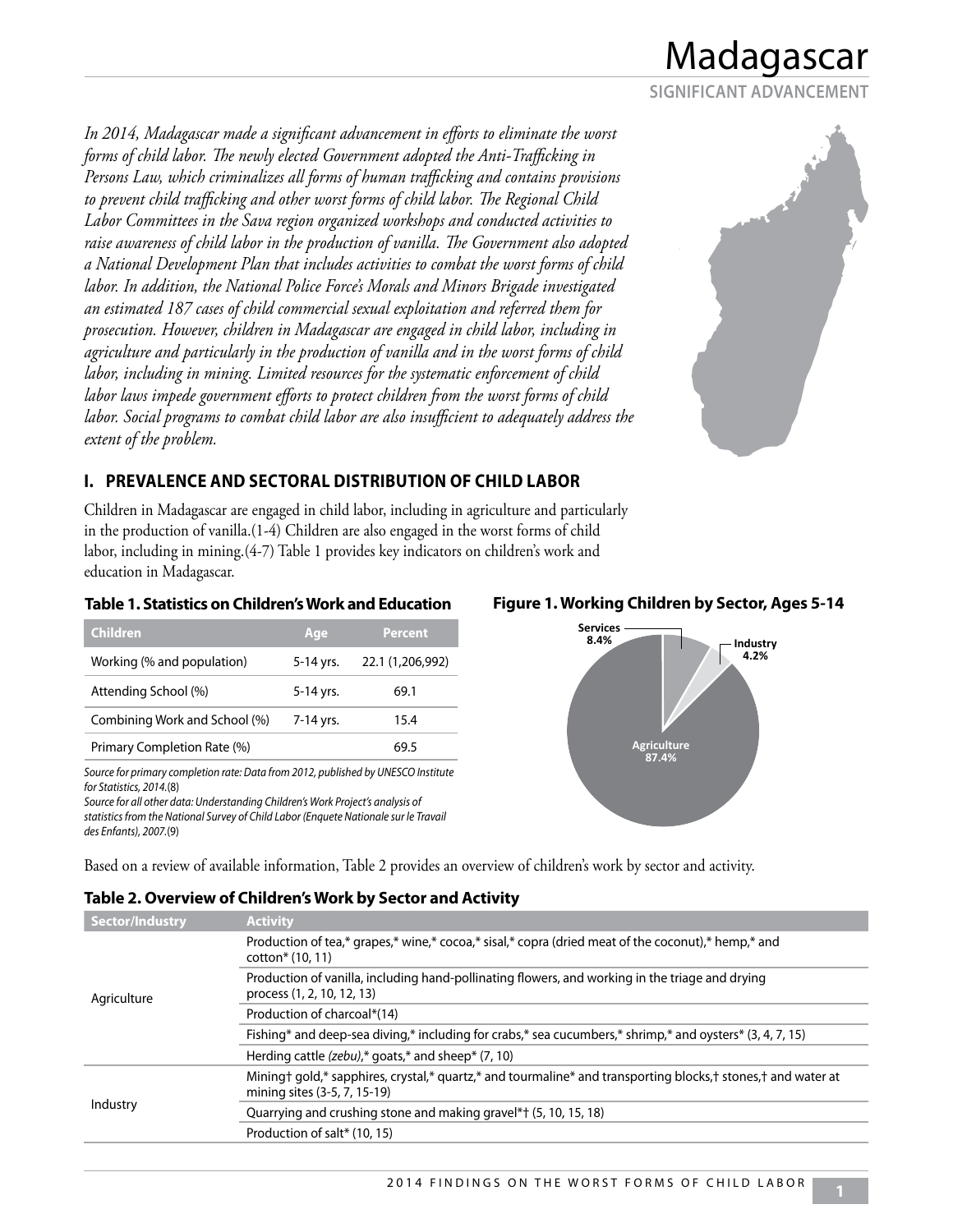**SIGNIFICANT ADVANCEMENT**

| Sector/Industry                                   | <b>Activity</b>                                                                                                                              |
|---------------------------------------------------|----------------------------------------------------------------------------------------------------------------------------------------------|
| Services                                          | Street work,* including market vending,* transporting goods by rickshaw,* guarding vehicles,* and fetching<br>water for restaurants* (3, 15) |
|                                                   | Working in bars,*† including as waitresses,* maids,* and masseuses*(6, 19-21)                                                                |
|                                                   | Domestic work*† (4, 22-24)                                                                                                                   |
| <b>Categorical Worst Forms</b><br>of Child Labor‡ | Commercial sexual exploitation* sometimes as a result of human trafficking* (4, 6, 7, 20, 21, 25)                                            |
|                                                   | Forced labor* in mining,* quarrying,* begging,* and domestic work* (5, 6, 10, 18, 26)                                                        |
|                                                   |                                                                                                                                              |

#### **Table 2. Overview of Children's Work by Sector and Activity (cont)**

\* Evidence of this activity is limited and/or the extent of the problem is unknown.

† Determined by national law or regulation as hazardous and, as such, relevant to Article 3(d) of ILO C. 182.

‡ Child labor understood as the worst forms of child labor *per se* under Article 3(a) – (c) of ILO C. 182.

Girls are trafficked from Madagascar to the Middle East and China for forced domestic work and commercial sexual exploitation.(6, 20, 27, 28) Informal employment agencies recruit children into domestic work, who are subsequently subjected to forced labor within Madagascar.(6) Human trafficking for the purpose of commercial sexual exploitation occurs in coastal cities, such as Antsiranana, Mahajanga, Nosy Be, Toamasina, and Toliara, as well as in the capital, Antananarivo.(6, 20, 28) Most child sex trafficking occurs with the involvement of family members, but friends, transport operators, tour guides, and hotel workers also facilitate the trafficking of children.(6, 28, 29) Parents may force their children into various forms of commercial sexual exploitation to earn money to support their families, in some cases, directly negotiating prices with clients.(6, 28, 29) Some children are fraudulently recruited for work in the capital as waitresses, maids, and masseuses before being coerced into commercial sexual exploitation.(6) In some cases, the traditional practice of girl markets (*tsenan'ampel)*, in which girls are sent to markets to attract a husband and arrange marriages, has led girls into commercial sexual exploitation.(5, 20)

Children in the mining sector suffer from respiratory problems and diseases such as diarrhea and malaria. Children are also at risk of injury from collapsing mines.(5, 7) Children dig pits, up to 15 meters deep, and carry plastic sacks filled with air in order to be able to breathe. Boys as young as age 10 go down the pits to collect dirt that is sifted at nearby rivers.(5) Most of the children involved in gold mining are located in the regions of Anlamanga, Anosy, Ilakaka, and Vakinankaratra.(5, 7, 16, 30)

Children in Madagascar face significant barriers to education, including a lack of school infrastructure (especially in rural areas) and issuance of birth certificates needed for children to officially enroll in school.(5, 28, 31) While the right to free education is enshrined in the Constitution, the Government of Madagascar was unable to fully subsidize students' school fees, food, and school supplies.(31-33) Families unable to pay these additional costs kept their children at home or sent them to work.(5, 31, 34)

# **II. LEGAL FRAMEWORK FOR THE WORST FORMS OF CHILD LABOR**

Madagascar has ratified all key international conventions concerning child labor (Table 3).

### **Table 3. Ratification of International Conventions on Child Labor**

|  | <b>Convention</b>                                                                          | <b>Ratification</b> |
|--|--------------------------------------------------------------------------------------------|---------------------|
|  | ILO C. 138, Minimum Age                                                                    |                     |
|  | ILO C. 182, Worst Forms of Child Labor                                                     |                     |
|  | UN CRC                                                                                     |                     |
|  | UN CRC Optional Protocol on Armed Conflict                                                 |                     |
|  | UN CRC Optional Protocol on the Sale of Children, Child Prostitution and Child Pornography |                     |
|  | Palermo Protocol on Trafficking in Persons                                                 |                     |

The Government has established laws and regulations related to child labor, including its worst forms (Table 4).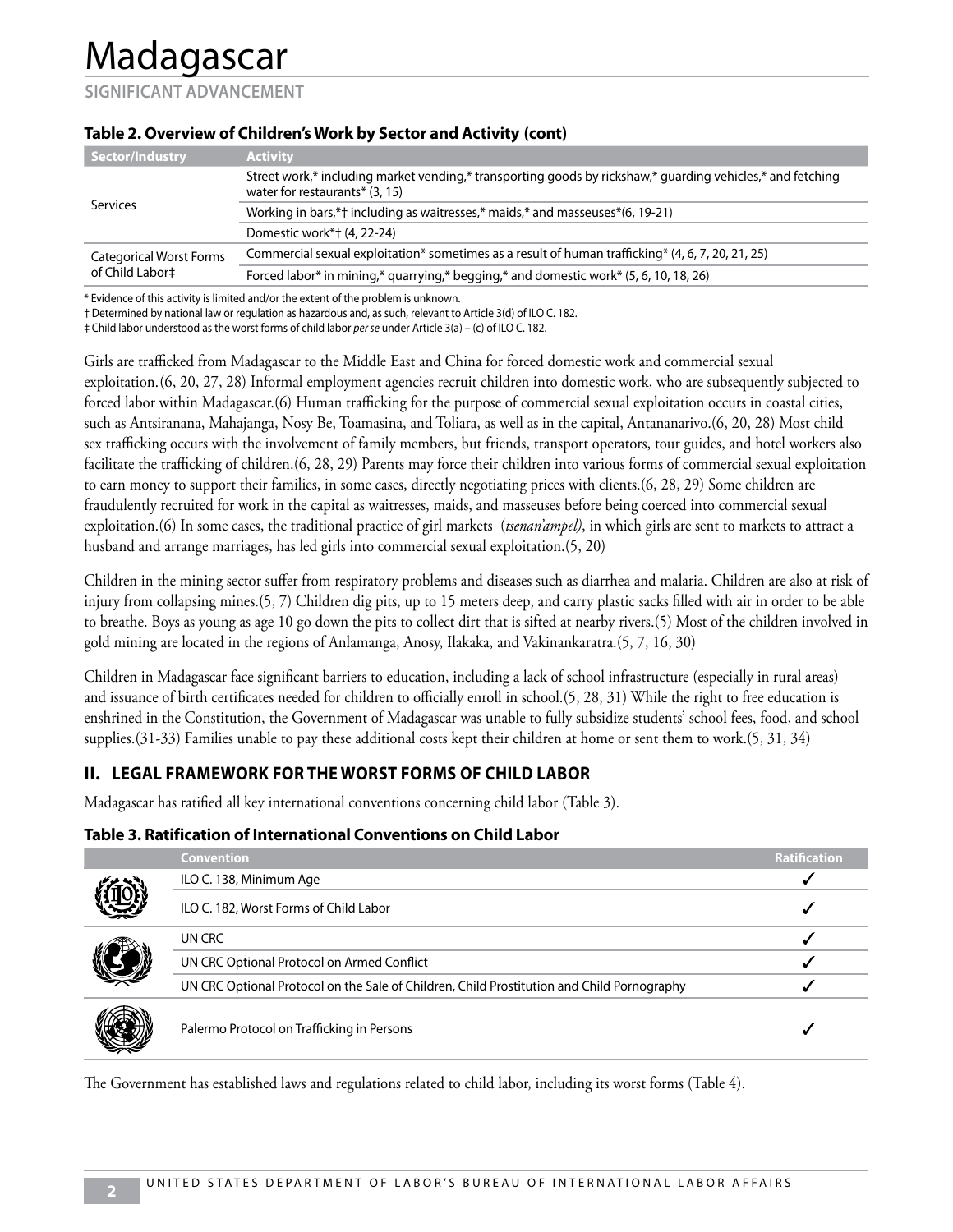**SIGNIFICANT ADVANCEMENT**

#### **Table 4. Laws and Regulations Related to Child Labor**

| <b>Standard</b>                                                     | Yes/No  | Age | <b>Related Legislation</b>                                                                                     |
|---------------------------------------------------------------------|---------|-----|----------------------------------------------------------------------------------------------------------------|
| Minimum Age for Work                                                | Yes     | 15  | Article 100 of the Labor Code (35)                                                                             |
| Minimum Age for Hazardous Work                                      | Yes     | 18  | Article 101 of the Labor Code (35)                                                                             |
| Prohibition of Hazardous Occupations or<br>Activities for Children  | Yes     |     | Article 101 of the Labor Code; Articles 10 and 16-22 of Decree<br>2007-563 (19, 35)                            |
| Prohibition of Forced Labor                                         | Yes     |     | Article 4 of the Labor Code; Article 15 of Decree 2007-563;<br>Article 8 of Law 2014-040 (19, 35, 36)          |
| Prohibition of Child Trafficking                                    | Yes     |     | Article 15 of Decree 2007-563; Articles 333 and 335 of Law<br>2007-038; Article 1 of Law 2014-040 (19, 36, 37) |
| Prohibition of Commercial Sexual<br><b>Exploitation of Children</b> | Yes     |     | Article 13 of Decree 2007-563; Article 335 of Law 2007-038;<br>Article 1 of Law 2014-040 (19, 36, 37)          |
| Prohibition of Using Children in Illicit<br><b>Activities</b>       | Yes     |     | Articles 11 and 14 of Decree 2007-563(19)                                                                      |
| Minimum Age for Compulsory Military<br>Recruitment                  | $N/A^*$ |     |                                                                                                                |
| Minimum Age for Voluntary Military<br>Service                       | Yes     | 18  | Article 11 of Ordinance No. 78-002 of 1978 (38)                                                                |
| <b>Compulsory Education Age</b>                                     | Yes     | 16  | Article 24 of the Constitution; Article 39 of<br>Law 2008-011 (39, 40)                                         |
| Free Public Education                                               | Yes     |     | Article 24 of Constitution (39)                                                                                |

\* No conscription (41)

† No standing military (41)

In December 2014, the Government adopted the Anti-Trafficking in Persons Law, which complements Law 2007-038 Against Trafficking in Persons and Sexual Tourism.(36) The Anti-Trafficking in Persons Law criminalizes all forms of human trafficking, including the trafficking of children, and imposes sufficiently stringent penalties for other forms of forced labor, including commercial sexual exploitation, labor trafficking, forced begging, forced domestic work, and debt bondage.(4, 36, 42) The law also provides for legal protection and social assistance to victims of human trafficking. Children identified as victims of human trafficking receive specialized assistance that address the needs of minors, including education support and family reintegration services.(4, 36, 42)

The law prohibits hazardous occupations and activities for children; however, the law does not prohibit hazardous occupations and activities in all relevant child labor sectors, including agriculture. A more specific list of hazardous child labor activities has been developed, but it was not approved during the reporting period.(4, 43)

### **III. ENFORCEMENT OF LAWS ON THE WORST FORMS OF CHILD LABOR**

The Government has established institutional mechanisms for the enforcement of laws and regulations on child labor, including its worst forms (Table 5).

| <b>Organization/Agency</b>                                                                                                       | <b>Role</b>                                                                                                                                                                                                           |
|----------------------------------------------------------------------------------------------------------------------------------|-----------------------------------------------------------------------------------------------------------------------------------------------------------------------------------------------------------------------|
| Ministry of Civil Services<br>and Labor's Division for the<br>Prevention, Abolition, and<br>Monitoring of Child Labor<br>(PACTE) | Enforce child labor laws and coordinate, communicate, train, engage in research and development;<br>administer, finance, and evaluate all activities in the context of the elimination of child labor. (3, 4, 44, 45) |
| Ministry of Justice                                                                                                              | Enforce all laws pertaining to violence against children, including human trafficking and commercial sexual<br>exploitation. (4, 45)                                                                                  |
| National Police Force's<br>Morals and Minors Brigade<br>(PMPM)                                                                   | Investigate criminal cases involving minors, including issues of human trafficking and commercial sexual<br>exploitation.(6, 10, 45)                                                                                  |
| Department-level courts                                                                                                          | Prosecute child labor convictions.(10)                                                                                                                                                                                |

#### **Table 5. Agencies Responsible for Child Labor Law Enforcement**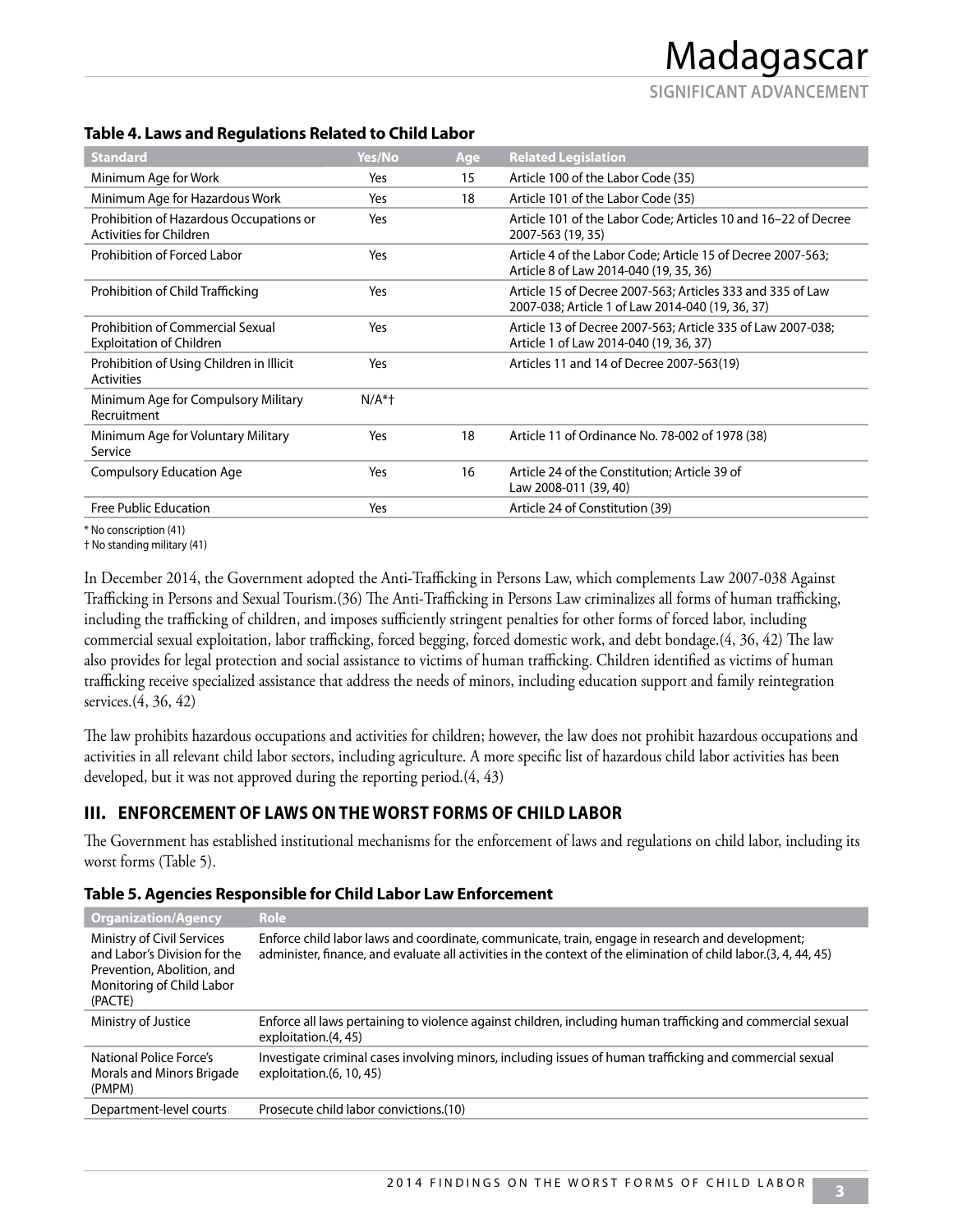**SIGNIFICANT ADVANCEMENT**

| <b>Organization/Agency</b>                   | ' Role :                                                                                                                                                                                                                                                                                                                                                |
|----------------------------------------------|---------------------------------------------------------------------------------------------------------------------------------------------------------------------------------------------------------------------------------------------------------------------------------------------------------------------------------------------------------|
| Ministry of Population and<br>Social Affairs | Develop and implement programs to protect vulnerable children and monitor alleged violations of child<br>labor laws, including those related to the worst forms of child labor.(10) The Ministry manages more than 450<br>child protection networks, covering 22 regions throughout the country, to protect children from abuse and<br>exploitation.(6) |
|                                              |                                                                                                                                                                                                                                                                                                                                                         |

#### **Table 5. Agencies Responsible for Child Labor Law Enforcement (cont)**

Law enforcement agencies in Madagascar took actions to combat child labor, including its worst forms.

#### *Labor Law Enforcement*

In 2014, the Ministry of Labor had approximately 100 inspectors in the field and 10 in training.(3, 4) Given the prevalence of child labor in the country, the number of labor inspectors is inadequate. Although labor inspectors are generalists, they receive training on child labor and can conduct child labor inspections.(3) The staff of the Ministry of Civil Services and Labor's Division for the Prevention, Abolition, and Monitoring of Child Labor (PACTE) includes three labor inspectors.(46) However, PACTE does not have program funding following budget cuts to the Ministry of Civil Services and Labor, whose total annual funding allocation in 2014 was 0.42 percent of the national budget.(4) Information is unavailable on the number, type, and quality of inspections; on the number of child labor law violations found; and on whether appropriate penalties were applied. Additionally, existing child labor databases managed by PACTE are not functional due to lack of funding.(10, 47) Reports indicate there is a lack of trained staff, equipment, transportation, and funding to conduct effective child labor inspections and legal proceedings.(4, 47)

#### *Criminal Law Enforcement*

In 2014, the National Police Force's Morals and Minors Brigade (PMPM) had a headquarters and 15 regional units across Madagascar, employing a total of 145 agents.(28, 47) The Ministry of Justice trained criminal law enforcement officials on children's rights, including on a module on human trafficking.(4) The overall budget allocation for the National Police during 2014 was 2.4 percent of the national budget. However, it is unclear what proportion of the budget may have been available to conduct child labor related investigations.(4) In 2014, the PMPM investigated an estimated 187 cases of child commercial sexual exploitation and 53 cases of child labor in domestic work. All these cases were referred for prosecution; however, research did not determine whether these cases led to convictions, or whether appropriate penalties were applied.(48) The PMPM received 815 complaints through the national child protection hotline; however, the number of calls involving child labor is unknown.(48) Reports indicate there is a lack of trained staff, equipment, transportation, and funding to effectively conduct criminal law enforcement efforts related to the worst forms of child labor.(4, 28)

Research did not find a formal referral mechanism in place between law enforcement agencies and social welfare services; however, victims are generally referred to regional child protection networks managed by the Ministry of Population and Social Affairs, or to NGOs depending on the case and location.(4, 6) From 2013 to 2014, a total of 8,103 child victims of various forms of abuse were referred to the Ministry of Population and Social Affairs' 450 child protection networks, which provided protection and social services for children; however, the number of victims of the worst forms of child labor is unknown.(6, 47)

# **IV. COORDINATION OF GOVERNMENT EFFORTS ON THE WORST FORMS OF CHILD LABOR**

The Government has established mechanisms to coordinate its efforts to address child labor, including its worst forms (Table 6).

| <b>Coordinating Body</b>                                       | <b>Role &amp; Description</b>                                                                                                                                                                                                                                                                                                                                                                                                                                                                                                                                                                                                                                                                                    |
|----------------------------------------------------------------|------------------------------------------------------------------------------------------------------------------------------------------------------------------------------------------------------------------------------------------------------------------------------------------------------------------------------------------------------------------------------------------------------------------------------------------------------------------------------------------------------------------------------------------------------------------------------------------------------------------------------------------------------------------------------------------------------------------|
| National Committee on the Fight<br>Against Child Labor (CNLTE) | Coordinate programs, advise on child labor legislation and regulations, and monitor and pursue<br>the implementation of the National Action Plan to Eliminate the Worst Forms of Child Labor. Led<br>by the Ministry of Civil Services and Labor, with representatives from the Ministries of Education;<br>Health; Energy; Mining; Tourism; Population and Social Affairs; Education; Agriculture, Livestock and<br>Fisheries; Decentralization; Justice and Public Security. (10, 17, 44, 48) In 2014, CNLTE membership was<br>broadened to include representatives from the Ministries of Foreign Affairs; Interior; Communication;<br>Youth and Sports; and Technical Education and Vocational Training.(48) |

#### **Table 6. Mechanisms to Coordinate Government Efforts on Child Labor**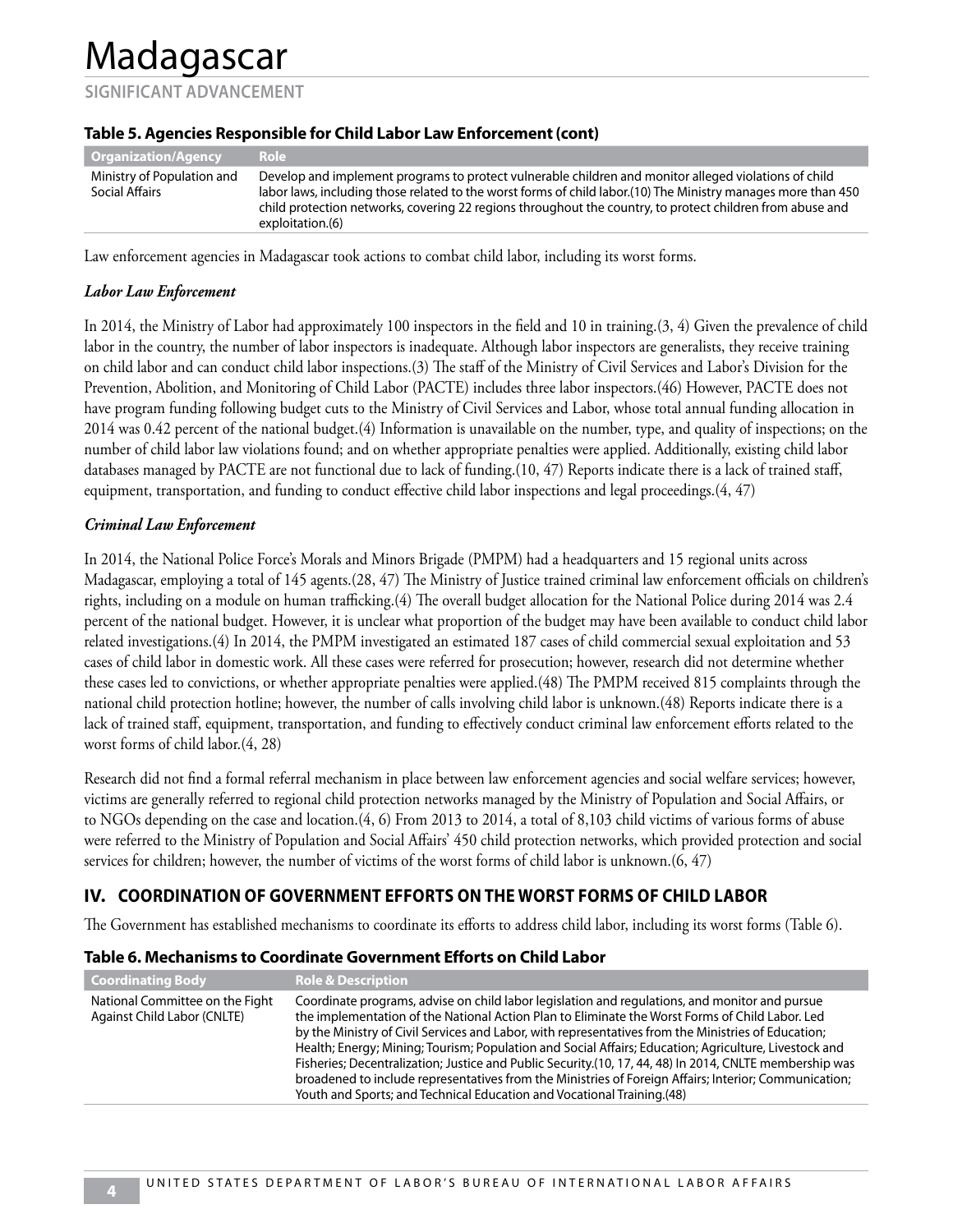**SIGNIFICANT ADVANCEMENT**

| <b>Coordinating Body</b>                                       | <b>Role &amp; Description</b>                                                                                                                                                                                                                                                                                                                                                                   |
|----------------------------------------------------------------|-------------------------------------------------------------------------------------------------------------------------------------------------------------------------------------------------------------------------------------------------------------------------------------------------------------------------------------------------------------------------------------------------|
| <b>Regional Child Labor Committees</b><br>(CRLTE)              | Coordinate, monitor, and evaluate all activities relating to the elimination of child labor at the regional<br>level. The 10 regional committees identify activities to promote the elimination of child labor, as well<br>as compile, analyze, and report the data gathered to the PACTE.(4, 44)                                                                                               |
| National Child Protection<br>Committee                         | Guide national child protection policy and programs, and coordinate child protection activities.<br>Chaired by the Minister of Population and Social Affairs and made up of a steering committee and a<br>technical commission of specialists.(10, 20)                                                                                                                                          |
| Ad Hoc Inter-Ministerial Anti-<br><b>Trafficking Committee</b> | Coordinate anti-trafficking in persons efforts in Madagascar. (6, 10) Chaired by the Office of the Prime<br>Minister and includes representatives from the Ministries of Foreign Affairs; Civil Services and Labor;<br>Population and Social Affairs; Justice, Interior; Education; and Health.(49)                                                                                             |
| <b>Commission on Child Policy</b><br>Reform (CRDE)             | Coordinate and review national legislation and programs relating to children's rights.(4) Co-chaired by<br>the Ministry of Justice and the Ministry of Population and Social Affairs, and includes representatives<br>from the Ministries of Education and Public Health.(48) Also includes nongovernmental stakeholders<br>such as NGOs, international organizations, and social partners.(50) |
| National Independent<br>Commission on Human Rights*            | Promote and protect human rights and investigate human rights abuses, including those related to<br>child labor. Chaired by the Office of the Prime Minister and includes representatives from the National<br>Assembly, the Senate, and technical group of human rights specialists. (51)                                                                                                      |

#### **Table 6. Mechanisms to Coordinate Government Efforts on Child Labor (cont)**

\* Mechanism to coordinate efforts to address child labor was created during the reporting period.

In 2014, the National Committee on the Fight Against Child Labor (CNLTE) met throughout the year to advise on child labor legislation and regulations, including working with the Commission on Child Policy Reform to revise the draft list of hazardous child labor activities.(4) Due to lack of funds, however, the CNLTE faced severe limits on its ability to follow the National Action Plan to Eliminate the Worst Forms of Child Labor during the reporting period.(10) The Regional Child Labor Committees (CRLTE) were active to various extents; for example, the Regional Committee in the Sava region organized workshops to raise awareness of child labor issues among vanilla producers, in collaboration with the National Vanilla Platform (PNV).(4) As a result of these workshops, a code of conduct for the vanilla industry to address child labor has been developed, but it was not adopted during the reporting period.(47, 52) The Inter-Ministerial Anti-Trafficking Committee met on an informal basis to coordinate the Government's anti-trafficking efforts; however, the Government did not provide any funding to support the Committee's activities during the reporting period.(6) The National Child Protection Committee met during the year to implement awareness-raising campaigns on child abuse and commercial sexual exploitation.(4)

### **V. GOVERNMENT POLICIES ON THE WORST FORMS OF CHILD LABOR**

The Government of Madagascar has established policies related to child labor, including its worst forms (Table 7).

| Table 7. Policies Related to Child Labor |  |
|------------------------------------------|--|
|------------------------------------------|--|

| <b>Policy</b>                                                                          | <b>Description</b>                                                                                                                                                                                                                                                                                                                    |
|----------------------------------------------------------------------------------------|---------------------------------------------------------------------------------------------------------------------------------------------------------------------------------------------------------------------------------------------------------------------------------------------------------------------------------------|
| National Action Plan to Eliminate<br>the Worst Forms of Child Labor<br>$(2004 - 2019)$ | Aims to eliminate the worst forms of child labor by strengthening child labor laws,<br>increasing awareness-raising campaigns, mobilizing funds for social program, and<br>updating databases on child labor.(5, 17, 53)                                                                                                              |
| <b>Education for All Program</b><br>$(2013 - 2015)$                                    | Sets out a comprehensive map to improve the quality of, and access to, basic education<br>and includes child labor concerns. Overseen by the Ministry of Education and supported by<br>international donors.(5, 54)                                                                                                                   |
| <b>Provisional Education Plan</b><br>$(2013 - 2015)$                                   | Integrates child labor issues into education policies. Developed by the Ministry of<br>Education. (54)                                                                                                                                                                                                                                |
| <b>UNDAF</b><br>$(2012 - 2014)$                                                        | Includes strategies, such as promoting school attendance and training judges and<br>police on child labor laws to protect children from human trafficking, commercial sexual<br>exploitation, hazardous labor, and child domestic work.(31)                                                                                           |
| National Development Plan<br>$(2015 - 2016)$ <sup>+</sup>                              | Aims to promote sustainable development that reaches all regions and promotes social<br>equality through access to quality education, technological innovation, and environmental<br>sustainability. Overseen by the Ministry of Economy and Planning and includes a budget of<br>\$83,000 to specifically combat child labor.(4, 55) |

† Policy was approved during the reporting period.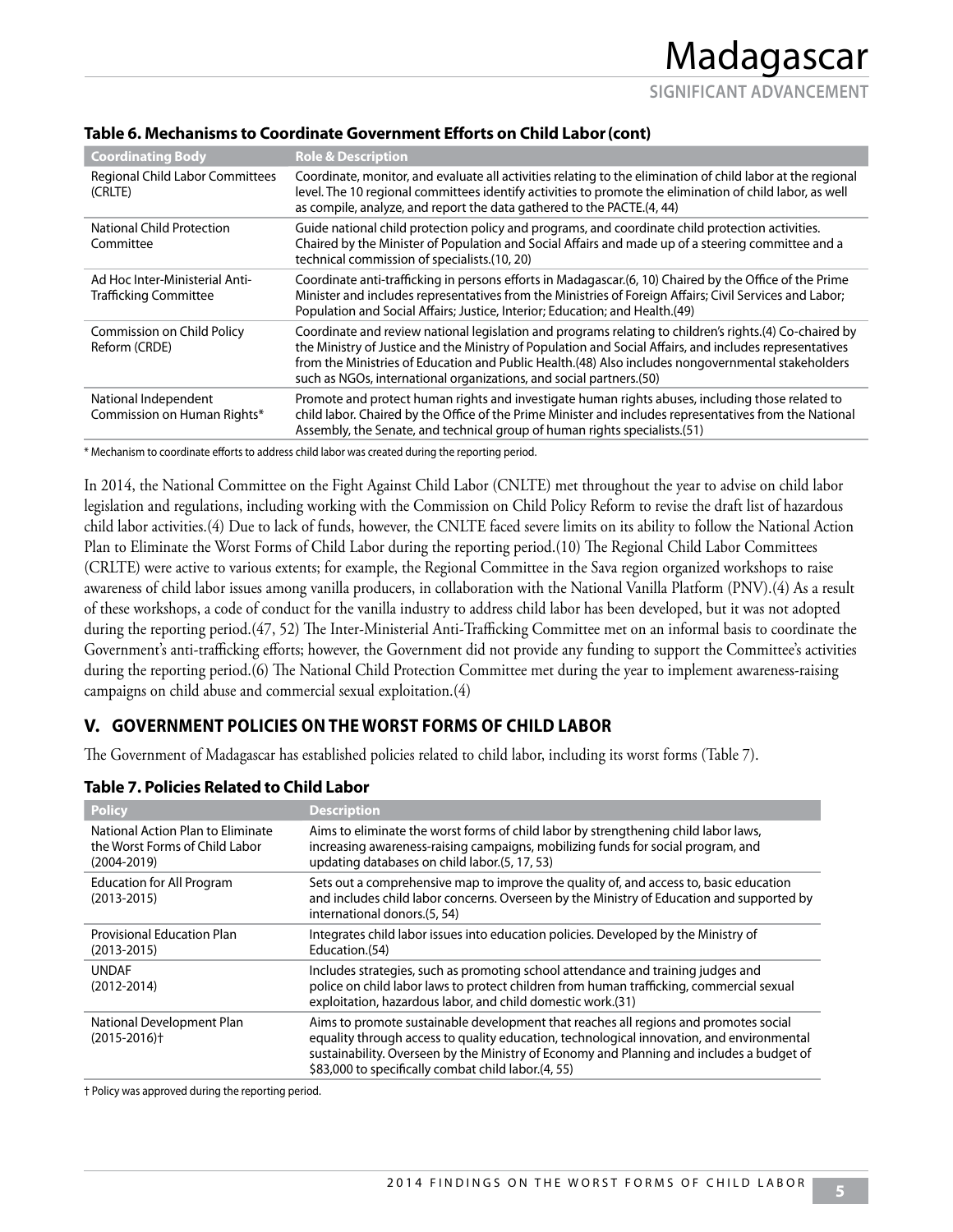**SIGNIFICANT ADVANCEMENT**

In 2014, the Government drafted a National Action Plan to Fight Against Trafficking in Persons; however it had not been approved by the end of the reporting period.(42, 47) In addition, the Ministry of Tourism promulgated a Code of Conduct to combat child sexual exploitation in the hotel industry.(49, 56)

### **VI. SOCIAL PROGRAMS TO ADDRESS CHILD LABOR**

In 2014, the Government of Madagascar funded and participated in programs that include the goal of eliminating or preventing child labor, including its worst forms. The Government has other programs that may have an impact on child labor, including its worst forms. (Table 8)

| Program                                                                                                                                                                                                                            | <b>Description</b>                                                                                                                                                                                                                                                                                                                                                                                                            |
|------------------------------------------------------------------------------------------------------------------------------------------------------------------------------------------------------------------------------------|-------------------------------------------------------------------------------------------------------------------------------------------------------------------------------------------------------------------------------------------------------------------------------------------------------------------------------------------------------------------------------------------------------------------------------|
| Tackling Child Labor Through<br><b>Education (TACKLE) Project</b>                                                                                                                                                                  | Jointly launched by the European Commission and the ILO to combat child labor through education<br>in 12 African and Caribbean countries and the Pacific group of states. Aims to strengthen institutional<br>capacity to formulate and implement child labor strategies, including boosting family incomes<br>through the provision of inputs to increase agricultural productivity in Madagascar.(57)                       |
| Agir contre le travail domestique<br>des enfants en Afrique et dans<br>les pays de l'Union pour la<br>Méditerranée<br>$(2011 - 2015)$                                                                                              | \$1.3 million, Government of France-funded, 3-year project that aims to combat child domestic labor in<br>specific regions. In 2014, the project removed or prevented an estimated 125 children from engaging<br>in domestic work in Amoron'i Mania region, and provided them with professional training and<br>assistance in finding decent work.(4, 58)                                                                     |
| Manjary Soa Center‡                                                                                                                                                                                                                | Government program that provides support and services to child laborers in Antananarivo,<br>reintegrates children under age 16 into the public education system, and provides tradecraft training<br>to older children. In 2014, the Center removed 35 children from exploitative child labor.(4, 17, 45, 59)                                                                                                                 |
| <b>UNICEF Education Support</b>                                                                                                                                                                                                    | \$30 million, UNICEF-funded program to support the Government's interim plan on education.(46)<br>Supports data collection, building classrooms, distributing school kits and payments to teachers,<br>training teachers (on how to reduce risk of child labor), and providing emergency response. In 2014, a<br>total of 400 new classrooms were built across the country.(4, 60)                                            |
| Lutte pour la Protection des Droits<br>des Enfants contre la Violence et les<br>Pires Formes de travail des enfants,<br>victimes de l'exploitation sexuelle<br>des enfants à des fins commerciales<br>$(2014 - 2015)$ <sup>+</sup> | \$150,000, UNICEF-funded program that aims to combat the worst forms of child labor, including<br>commercial sexual exploitation, in the regions of Atsimo-Andrefana and Diana.(58)                                                                                                                                                                                                                                           |
| <b>National Database</b>                                                                                                                                                                                                           | UNICEF-funded, national database managed by the Ministry of Population and Social Affairs that<br>gathers data from nine regional child protection networks.(28)                                                                                                                                                                                                                                                              |
| Awareness Raising in Sakaraha‡                                                                                                                                                                                                     | Government program that raises awareness about the hazards children face while working in mines by<br>using radio announcements and through talks with the local chief (fokontany).(5)                                                                                                                                                                                                                                        |
| Public Investment Program for<br>Social Action (PIP)‡                                                                                                                                                                              | Government program that supports school attendance and training for street children and aims to<br>remove 40 children a year from the worst forms of child labor.(17, 61)                                                                                                                                                                                                                                                     |
| Inclusive Education Support*‡                                                                                                                                                                                                      | Government programs to provide back-to-school grants, awareness-raising activities, in-kind support<br>to schools, and access to income-generating activities that target children traditionally excluded from<br>schools.(31)                                                                                                                                                                                                |
| Center for Socioeconomic<br>Promotion in Ambositra,<br>Rakingaskara*‡                                                                                                                                                              | Vocational training in carpentry for young boys sponsored by the Ministry of Population and Social<br>Affairs.(5)                                                                                                                                                                                                                                                                                                             |
| Vocational Training and<br><b>Agricultural Productivity</b><br>Improvement Program*                                                                                                                                                | \$35 million, International Fund for Agricultural Development-funded Ioan and grant program that<br>provides vulnerable groups, including uneducated young people and young women who are heads<br>of households, with professional and vocational training to improve productivity and the quality of<br>agricultural products to increase household incomes. Estimated Government contribution of \$7.9<br>million.(62, 63) |
| UN WFP*                                                                                                                                                                                                                            | UN-implemented program that provides school feeding support.(64)                                                                                                                                                                                                                                                                                                                                                              |
|                                                                                                                                                                                                                                    |                                                                                                                                                                                                                                                                                                                                                                                                                               |

|  |  | <b>Table 8. Social Programs to Address Child Labor</b> |
|--|--|--------------------------------------------------------|
|  |  |                                                        |

\* The impact of this program on child labor does not appear to have been studied.

† Program was launched during the reporting period.

‡ Program is funded by the Government of Madagascar.

Some child labor-related programming was reinstated towards the middle of 2014 after the democratically-elected government took office in January 2014.(10) The Government does not have programs that promote awareness on the traditional practice of *tsenan'ampela*, which in some cases has led girls into commercial sexual exploitation.(20) Research found that basic health and social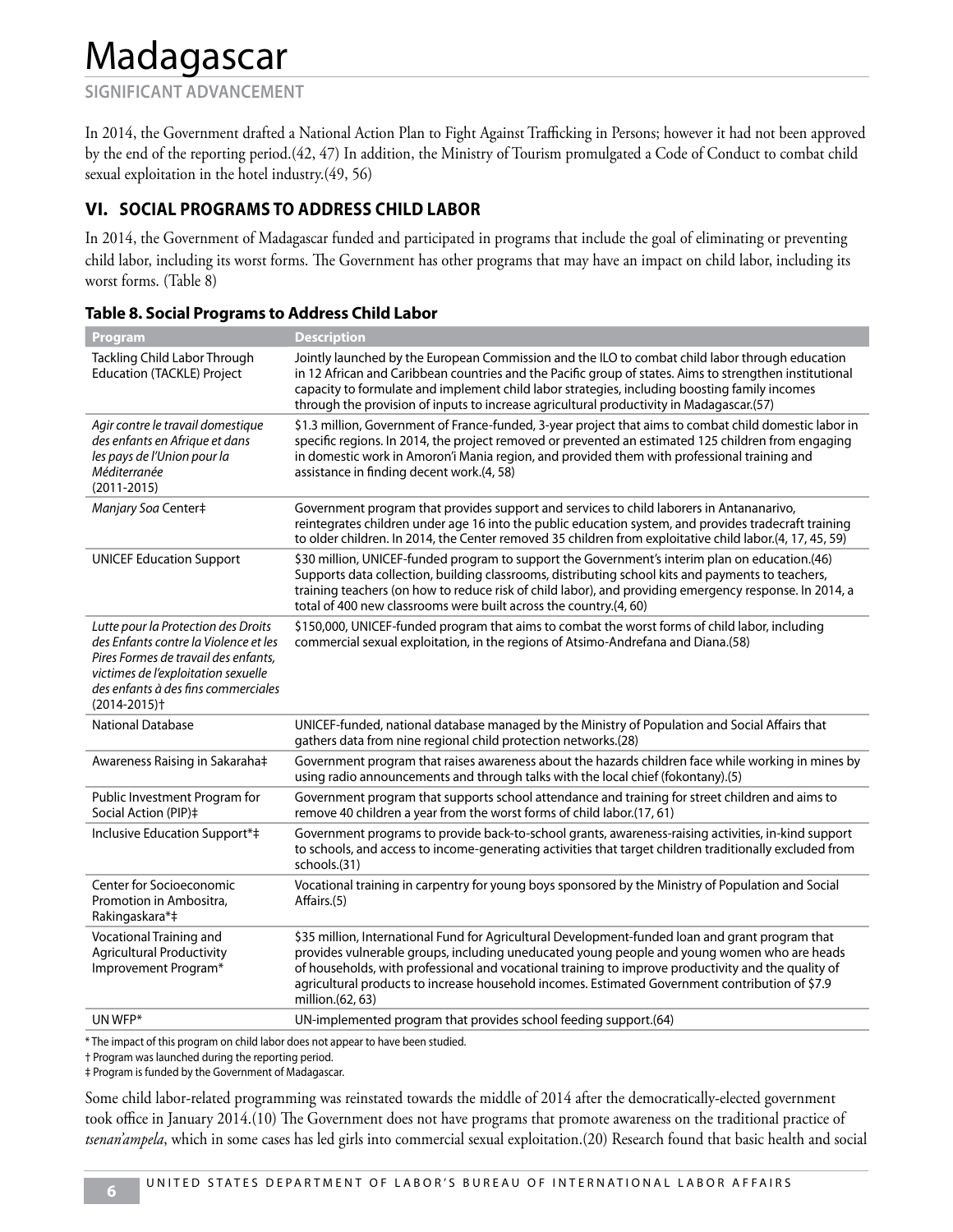services available to victims of the worst forms of child labor are not adequate to meet current needs.(10) Although Madagascar has programs that target child labor, the scope of these programs is insufficient to address the extent of the problem fully, particularly in agriculture, commercial sexual exploitation, and mining.

### **VII. SUGGESTED GOVERNMENT ACTIONS TO ELIMINATE THE WORST FORMS OF CHILD LABOR**

Based on the reporting above, suggested actions are identified that would advance the elimination of child labor, including its worst forms, in Madagascar (Table 9).

| Area            | <b>Suggested Action</b>                                                                                                                                                                                                                                        | <b>Year(s) Suggested</b> |
|-----------------|----------------------------------------------------------------------------------------------------------------------------------------------------------------------------------------------------------------------------------------------------------------|--------------------------|
| Legal Framework | Ensure that law prohibits hazardous occupations and activities in all relevant<br>child labor sectors, including agriculture.                                                                                                                                  | 2014                     |
| Enforcement     | Increase the funding, training and number of labor inspectors responsible for<br>enforcing laws related to child labor in order to provide adequate coverage of<br>the workforce.                                                                              | $2009 - 2014$            |
|                 | Establish a referral mechanism between law enforcement agencies and the<br>Ministry of Population and Social Affairs to ensure victims of child labor receive<br>appropriate social services.                                                                  | 2014                     |
|                 | Collect and make publicly available information on the funding levels for law<br>enforcement agencies, law violations and penalties assessed, as well as number<br>of labor inspections and criminal convictions related to the worst forms of child<br>labor. | $2013 - 2014$            |
|                 | Disaggregate complaints made by child protection hotlines by number of<br>children exploited in child labor.                                                                                                                                                   | $2013 - 2014$            |
|                 | Fully fund existing child labor databases.                                                                                                                                                                                                                     | $2009 - 2014$            |
| Coordination    | Ensure that the various mechanisms have the appropriate funding to effectively<br>coordinate efforts to address child labor, including its worst forms.                                                                                                        | 2014                     |
| Social Programs | Ensure that social protection systems are properly funded and adequate to<br>meet the needs of victims of the worst forms of child labor.                                                                                                                      | 2014                     |
|                 | Improve access to education, including by providing subsidies for school fees,<br>food, school supplies, and implementing a program to address the lack of<br>school infrastructure and birth registration.                                                    | $2011 - 2014$            |
|                 | Assess the impact that existing programs may have on child labor.                                                                                                                                                                                              | $2010 - 2014$            |
|                 | Expand programs to address child labor in agriculture and the worst forms of<br>child labor in commercial sexual exploitation and mining.                                                                                                                      | 2014                     |
|                 | Increase awareness of the possible use of traditional cultural practices that<br>might lead to commercial sexual exploitation of children.                                                                                                                     | $2013 - 2014$            |

| Table 9. Suggested Government Actions to Eliminate Child Labor, Including its Worst Forms |  |  |  |
|-------------------------------------------------------------------------------------------|--|--|--|
|                                                                                           |  |  |  |

#### **REFERENCES**

- 1. ILO-IPEC. *Etat des Lieux du Travail des Enfants dans la Filiere Vanille dans la Region de la Sava*. Status Report. Antananarivo; November 2011. http://www.ilo. org/public/french/region/afpro/antananarivo/info/publ/vanisava.htm.
- 2. McDougall, D. "Bitter Plight of the Vanilla Trade Children." stopchildlabor. org [online] March 14, 2010 [cited March 14, 2014]; http://stopchildlabor. org/?p=2072.
- 3. U.S. Department of State. "Madagascar," in *Country Reports on Human Rights Practices- 2013*. Washington, DC; February 27, 2014; http://www.state.gov/j/drl/ rls/hrrpt/humanrightsreport/index.htm?year=2013&dlid=220130.
- 4. U.S. Embassy- Antananarivo. *reporting, January 20, 2015*.
- 5. UN General Assembly Human Rights Council. *Report of the Special Rapporteur on contemporary forms of slavery, including its causes and consequences, Gulnara Shahinian - Addendum: Mission to Madagascar (10 to 19 December 2012)*. Geneva; July 24, 2013. Report No. A/HRC/24/43/Add.2. http://www.ohchr.org/ EN/HRBodies/HRC/RegularSessions/Session24/Documents/A-HRC-24-43- Add2\_en.pdf.
- 6. U.S. Department of State. "Madagascar," in *Trafficking in Persons Report-2014*. Washington, DC; June, 2014; http://www.state.gov/documents/ organization/226847.pdf.
- 7. PACT Inc. *Combating Exploitive Child Labor Through Education in Madagascar ("KILONGA")*. Technical Progress Report. Washington, DC; July 02, 2012.
- 8. UNESCO Institute for Statistics. *Gross intake ratio to the last grade of primary. Total*. [accessed February 10, 2014] http://www.uis.unesco.org/Pages/default. aspx?SPSLanguage=EN. Data provided is the gross intake ratio to the last grade of primary school. This measure is a proxy measure for primary completion. For more information, please see the "Children's Work and Education Statistics: Sources and Definitions" section of this report.
- 9. UCW. *Analysis of Child Economic Activity and School Attendance Statistics from National Household or Child Labor Surveys*. Original data from Enquete Nationale sur le Travail des Enfants, 2007. Analysis received February 13, 2014. Reliable statistical data on the worst forms of child labor are especially difficult to collect given the often hidden or illegal nature of the worst forms. As a result, statistics on children's work in general are reported in this chart, which may or may not include the worst forms of child labor. For more information on sources used, the definition of working children and other indicators used in this report, please see the "Children's Work and Education Statistics: Sources and Definitions" section of this report.
- 10. U.S. Embassy- Antananarivo. *reporting, January 24, 2014*.
- 11. U.S. Embassy- Antananarivo official. E-mail communication to USDOL official. March 24, 2011.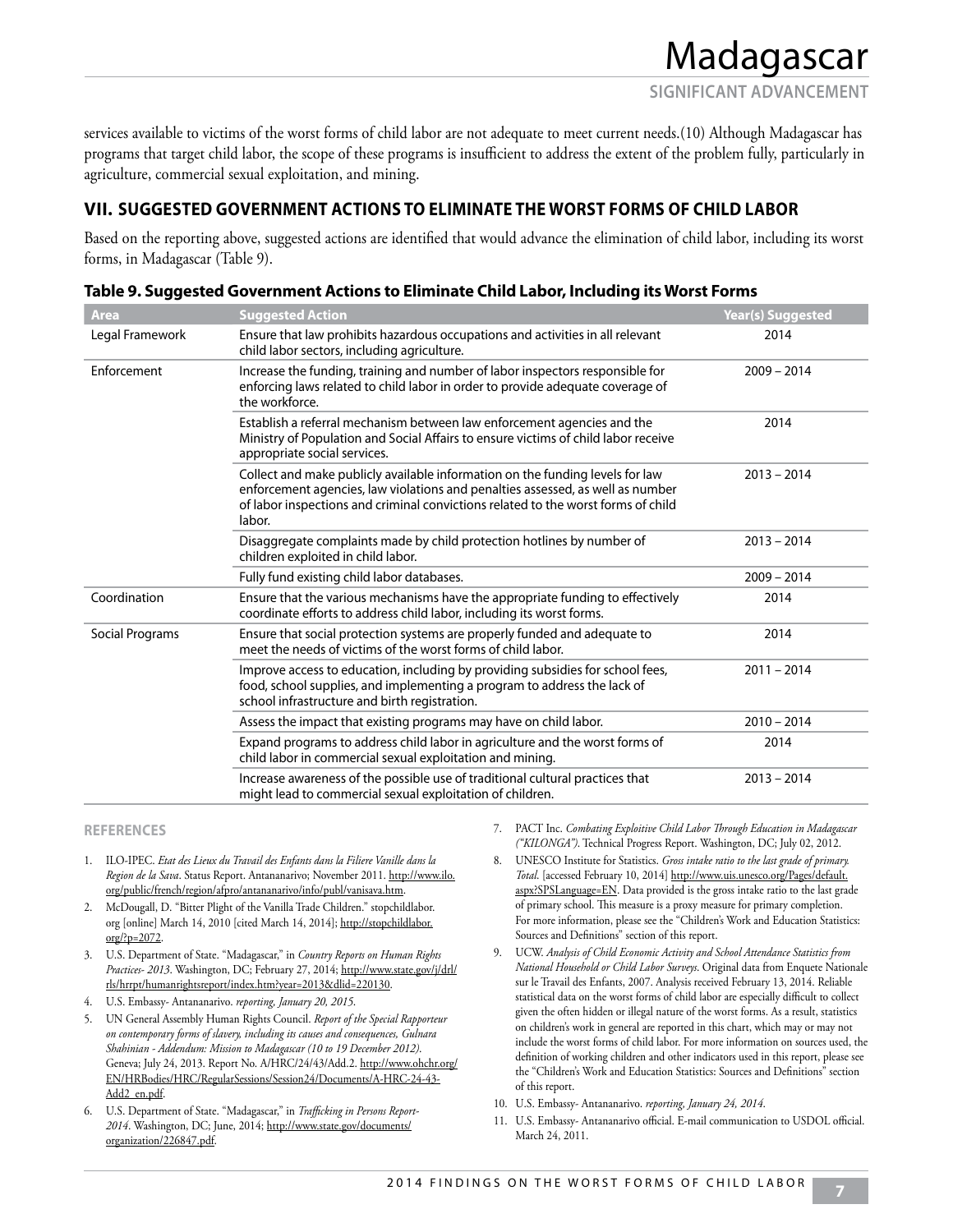#### **SIGNIFICANT ADVANCEMENT**

- 12. "Vanilla to Taste Even Sweeter." allafrica.com [online] November 22, 2012 [cited March 10, 2014]; http://allafrica.com/stories/201211240310.html.
- 13. AFP. "20,000 children work in Madagascar vanilla production." moneyweb.co.za [online] December 4, 2012 [cited March 10, 2014]; http://www.moneyweb. co.za/moneyweb-africa/20000-children-work-in-madagascar-vanilla-producti.
- 14. PACT Inc. *Combating Exploitive Child Labor Through Education in Madagascar ("KILONGA")*. Technical Progress Report. Washington, DC; September 2011.
- 15. Zegers, M. *Independent Final Evaluation: Combating Exploitive Child Labor in Madagascar*. Washington, DC; September 15, 2012. http://www.dol.gov/ilab/ projects/sub-saharan\_africa/Madagascar\_CECL\_feval.pdf.
- 16. Integrated Regional Information Networks. "Madagascar: Schoolgirls catch gold fever." IRINnews.org [online] June 9, 2011 [cited March 10, 2014]; http://www. unhcr.org/refworld/docid/4df1ead22.html
- 17. ILO Committee of Experts. *Individual Observation concerning Worst Forms of Child Labour Convention, 1999 (No. 182) Madagascar (ratification: 2001) Published: 2013*; accessed February 7, 2014; http://www.ilo.org/dyn/normlex/ en/f?p=1000:1:0::NO:::
- 18. "Madagascar Must Combat Poverty to Eradicate Slavery, UN Independent Expert Urges." allafrica.com [online] December 19, 2012 [cited http://allafrica. com/stories/201212200326.html.
- 19. Government of Madagascar. *Decret*, no. 2007-563, enacted July 03, 2007. http://www.mfptls.gov.mg/Decret%20travail/DECRET%20n%202007%20 -%20563\_travail%20des%20enfants.pdf.
- 20. UN General Assembly Human Rights Council. *Report of the Special Rapporteur on the sale of children, child prostitution and child pornography, Najat Maalla M'jid-Addendum: Mission to Madagascar*. Geneva; December 23, 2013. Report No. A/ HRC/25/48/Add.2. http://www.ohchr.org/Documents/HRBodies/HRCouncil/ RegularSession/Session22/A-HRC/25/48/Add.2\_en.pdf.
- 21. Razafison, R. "A ruined future: Madagascar robs her children." africareview. com [online] October 16, 2012 [cited March 10, 2014]; http://www. africareview.com/Special-Reports/Madagascar-and-her-child-labourers-andprostitutes/-/979182/1534508/-/o8j6jdz/-/index.html.
- 22. USDOL official. September 2011.
- 23. ILO Committee of Experts. *Individual Observation concerning Minimum Age Convention, 1973 (No. 138) Madagascar (ratification: 2000) Published: 2012*; accessed March 10, 2014; http://www.ilo.org/dyn/normlex/en/ f?p=1000:1:0::NO:::.
- 24. ILO-IPEC. *La Problématique du Travail Domestique des Enfants au Centre des Discussions de l'Atelier de Formation et D'échanges des Inspecteurs du Travail de Madagascar*. Antananarivo; November 23, 2011. http://www.ilo.org/public/ french/region/afpro/antananarivo/pdf/forminsp.pdf.
- 25. Integrated Regional Information Networks. "Madagascar: Sex for Survival." IRINnews.org [online] August 28, 2012 [cited October 28, 2012]; http://www. irinnews.org/Report/96193/MADAGASCAR-Sex-for-survival.
- 26. Jérôme Ballet, Augendra Bhukuth, Felana Rakotonirinjanahary, and Miantra Rakotonirinjanahary. "Family Rationales Behind Child Begging in Antananarivo." *Population* 65(no. 4)(2010); http://www.cairn.info/revuepopulation-english-2010-4-page-695.htm.
- 27. ILO Committee of Experts. *Individual Direct Request concerning Forced Labour Convention, 1930 (No. 29) Madagascar (ratification: 1960) Submitted: 2013*; accessed March 10, 2014; http://www.ilo.org/dyn/normlex/en/ f?p=1000:1:0::NO:::.
- 28. U.S. Embassy- Antananarivo. *reporting, February 14, 2014*.
- 29. Ross, A. "Madagascar, Where Child Postitution is Common, Cheap and 'Trivial'." minnpost.com [online] January 31, 2014 [cited April 18, 2014]; http:// www.minnpost.com/global-post/2014/01/madagascar-where-child-prostitutioncommon-cheap-and-trivial.
- 30. PACT Inc. official. E-mail communication to USDOL official. March 16, 2011.
- 31. D'Aiglepierre, R. *Primary School Exclusion and Ways to Improve Inclusion in Madagascar*. New York, UNICEF; February 2012. http://www.unicef.org/ madagascar/EXCLUSION-INCLUSION\_ENG.pdf.
- 32. Integrated Regional Information Networks. "Madagascar: No More Free Primary Schooling." IRINnews.org [online] March 18, 2011 [cited March 10, 2014]; http://www.irinnews.org/report.aspx?ReportId=92235.
- 33. Integrated Regional Information Networks. "Madagascar: Donors deliver despite sanctions." IRINnews.org [online] November 30, 2011 [cited March 11, 2014]; http://www.irinnews.org/report.aspx?ReportID=94351.
- 34. Integrated Regional Information Networks. "Madagascar: Sex for School Fees." IRINnews.org [online] August 1, 2011 [cited March 10, 2014]; http://www. irinnews.org/report.aspx?ReportID=93390.
- 35. Government of Madagascar. *Labor Code*, no. 2003-044, enacted June 10, 2004. http://www.droit-afrique.com/images/textes/Madagascar/Mada%20-%20 Code%20du%20travail.pdf.
- 36. Government of Madagascar. *La Lutte Contre la Traite des Etres Humains*, enacted December 16, 2014. http://www.assemblee-nationale.mg/?loi=loi-n2014-040 traite-etres-humains&lang=en.
- 37. Government of Madagascar. *Modifying and Completing Some Provisions of the Penal Code on the Fight Against Trafficking in Persons and Sexual Tourism*, No. 2007-038, enacted Janary 14, 2008.
- 38. Government of Madagascar. *Extrait de l'Ordonnance n°78-002 du 16 Février 1978 sur les Principes Généraux du Service National*, enacted 1978.
- 39. Government of Madagascar. *Loi Constitutionnelle*, N2007, enacted April 27, 2007. http://www.wipo.int/wipolex/en/text.jsp?file\_id=177213.
- 40. Government of Madagascar. *Modifiant Certaines Dispositions de la Loi n° 2004- 004 du 26 juillet 2004 portant Orientation Générale du Système d'Education*, enacted June 20, 2008. http://www.ilo.org/dyn/natlex/natlex\_browse.details?p\_ lang=fr&p\_country=MDG&p\_classification=09&p\_origin=SUBJECT.
- 41. Child Soldiers International. *Louder than Words: An Agenda for Action to End State Use of Child Soldiers*. London; 2013. http://www.child-soldiers.org/global\_ report\_reader.php?id=562.
- 42. U.S. Embassy- Antananarivo. *reporting, December 11, 2014*.
- 43. Government of Madagascar. *Liste Validée des Types de Travail Dangereux à Madagascar (DRAFT)*. Antananarivo; 2013.
- 44. ILO Committee of Experts. *Individual Direct Request concerning Worst Forms of Child Labour Convention, 1999 (No. 182) Madagascar (ratification: 2001) Published: 2013*; accessed April 18, 2014; http://www.ilo.org/dyn/normlex/ en/f?p=1000:1:0::NO:::
- 45. Government of Madagascar official. E-mail communication to USDOL official. January 14, 2015.
- 46. U.S. Embassy- Antananarivo official. E-mail communication to USDOL official. May 23, 2014.
- 47. U.S. Embassy- Antananarivo official. E-mail communication to USDOL official. April 09, 2015.
- 48. U.S. Embassy- Antananarivo. *reporting, February 27, 2015*.
- 49. Madagascar Embassy- Washington D.C. *reporting, December 12, 2014*.
- 50. Government of Madagascar. "La Commission de Réforme du Droit des Enfants (CRDE)." 2015 [cited February 10, 2015]; http://www.justice.gov.mg/?page\_ d=1328
- 51. Government of Madagascar. *Portant Institution de la Commission Nationale Indépendante des Droits de l'Homme*, no. 2014-007 enacted December 15, 2014. http://www.justice.gov.mg/wp-content/uploads/textes/TEXTES2014/L2014- 007.pdf.
- 52. Regional Child Labor Committee -Sava Region. "Proces Verbal de Validation du Code de Conduite,." June 12, 2014 [cited April 20, 2015];
- 53. ILO Committee of Experts. *Individual Observation concerning Minimum Age Convention, 1973 (No. 138) Madagascar (ratification: 2000) Published:*  2013; accessed February 7, 2014; http://www.ilo.org/dyn/normlex/en/ f?p=1000:1:0::NO:::.
- 54. ILO-IPEC. *Good Practices in Tackling Child Labour Through Education*. Geneva; 2013. http://www.ilo.org/ipecinfo/product/download. do?type=document&id=22956.
- 55. Government of Madagascar. *Plan Nationale de Developpement Interimaire*, enacted December 2014.
- 56. ILO. "Communique de Presse:Lutte contre l'Exploitation Sexuelle des Enfants à des fins commerciales (ESEC)." March 04, 2015 2014 [cited http://www. madagate.com/madagascar-informations-politiques-malagasy-photos-madagascar/ a-la-une-de-madagascar/madagate-video-et-affiche/3958-madagascar-bit-non-alexploitation-sexuelle-des-enfants-a-des-fins-commerciales.pdf.